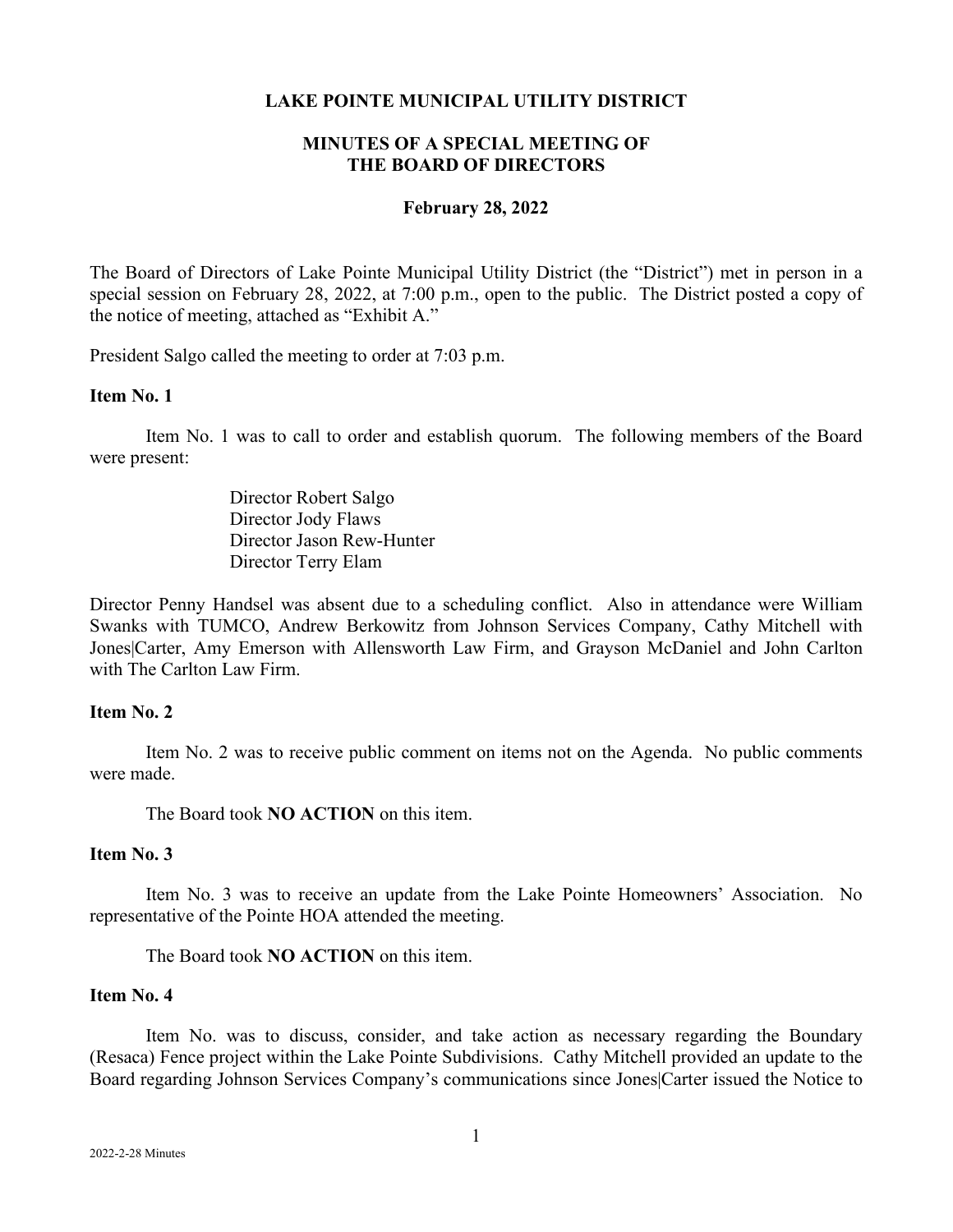Proceed on February 14, 2022. The Notice to Proceed required Johnson Services Company to provide the pre-work written submittals in the contract documents within ten days. Ms. Mitchell reported that Johnson Services Company had not sent any submissions since the Notice to Proceed was issued.

President Salgo asked if anyone else wanted to speak before the Board entered Executive Session, noting that the attendees would be secluded from the Board until the Board left Executive Session. No one present requested an opportunity to speak.

The Board took **NO ACTION** on this item.

#### **EXECUTIVE SESSION**

The Texas Open Meetings Act, Chapter 551 of the Texas Government Code, authorizes the Board of Directors to convene in close or executive session for certain purposes, including receiving legal advice from the District's attorney (Sec. 551.071); discussing real property matters (Sec. 551.072); discussing gifts and donations (Sec. 551.073); discussing security personnel or devices (Sec. 551.076); and discussing information technology security practices (Sec. 551.089). If the Board of Directors goes into executive session to discuss any item on this agenda, the President Officer will announce that the Board will meet in Executive Session will be held, will note the time, and will identify the item to be discussed and the provision of the Open Meetings Act which authorizes the Executive Session. The District may meet in executive session on any agenda item or any item listed below:

- A. the District's Preserve;
- B. West Travis County PUA;
- C. Safety issues related to COVID-19; and
- D. ongoing or pending litigation involving the District.

At 7:05, the Board retired to executive session, pursuant to Section 551.071 of the Texas Government Code, to discuss ongoing or pending litigation involving the District with the District's attorney.

At 8:09, the Board returned from executive session. The Board took no action and made no motions while in Executive Session.

## **Item No. 4**

President Salgo made a motion to reaffirm the District's engagement to Allensworth Law Firm to assist the District with the Johnson Services dispute. Director Flaws seconded the motion. President Salgo asked for further discussion and, hearing none, took a voice vote. The motion **PASSED** unanimously.

The Board took **NO FURTHER ACTION** on this item.

### **Item No. 5**

Item No. 17 was adjournment. Director Flaws made a motion to adjourn. President Salgo